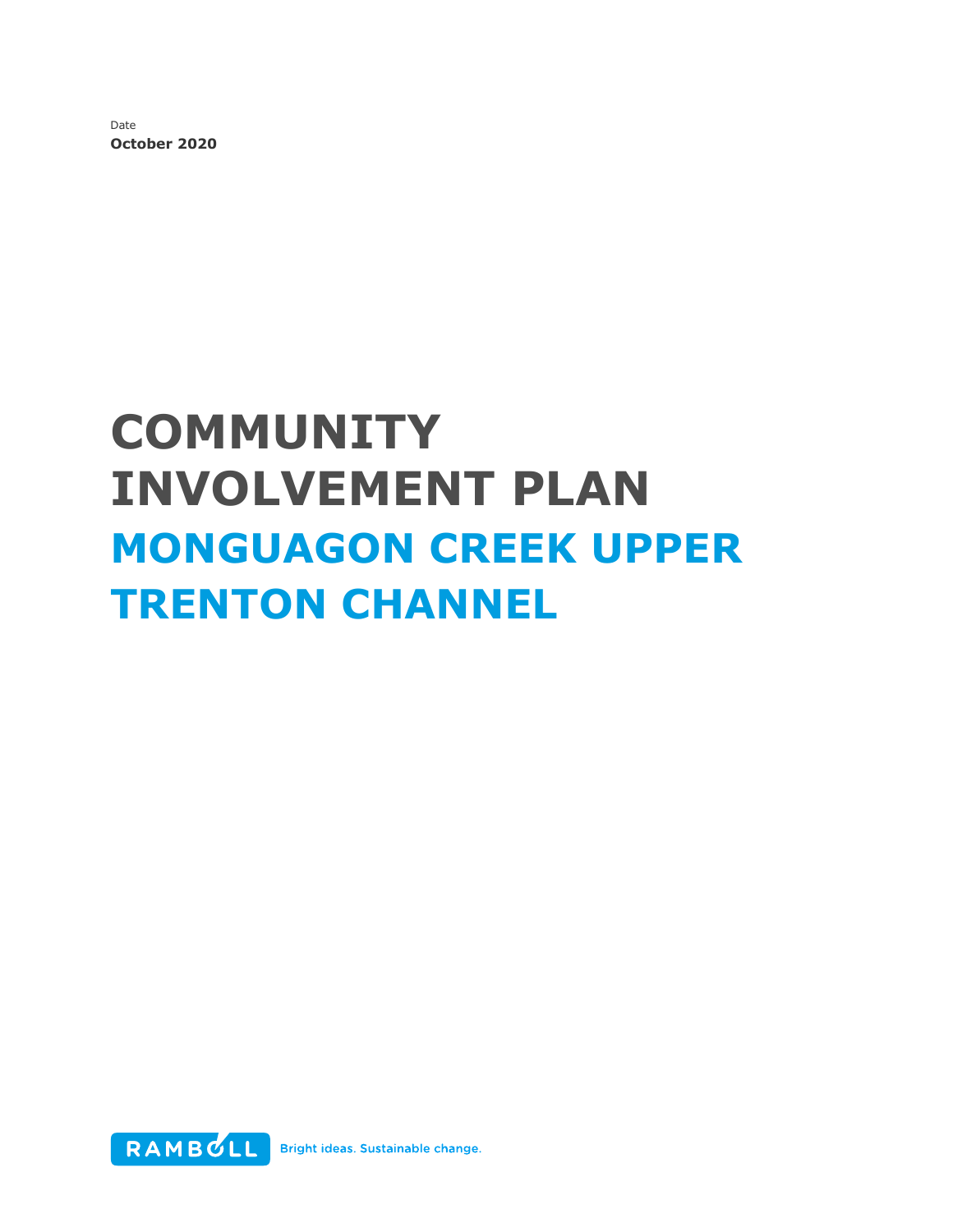## **COMMUNITY INVOLVEMENT PLAN MONGUAGON CREEK UPPER TRENTON CHANNEL**

Version **1** Date **September 2020**

Ramboll 217 Commercial Street Suite 500 Portland, ME 04101 USA

T +1 207 347 4413 https://ramboll.com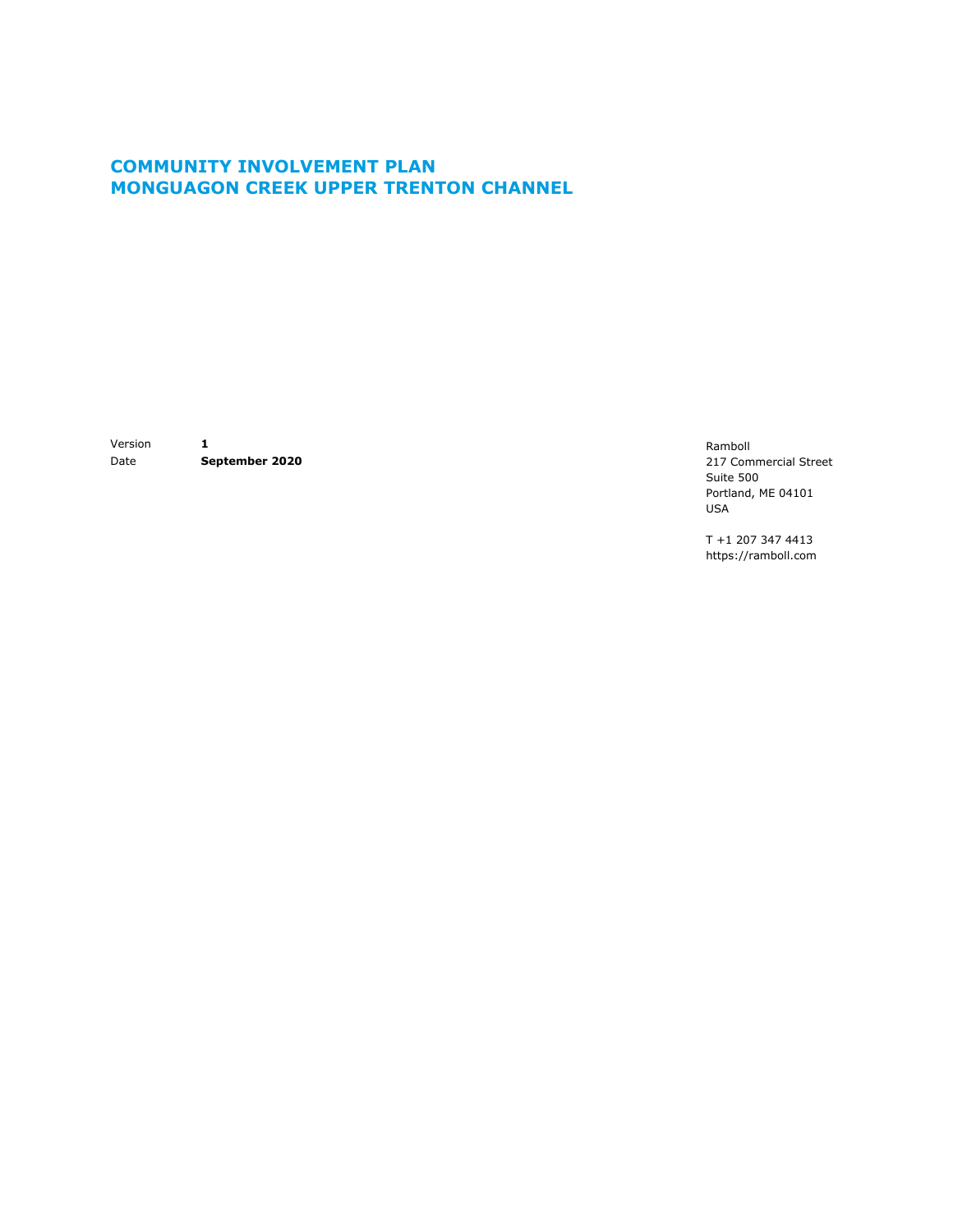## **CONTENTS**

| 1.    | <b>Introduction</b>                                   | 1  |
|-------|-------------------------------------------------------|----|
| 2.    | <b>Site Description</b>                               | 2  |
| З.    | <b>Community Profile</b>                              | 5  |
| 4.    | <b>Investigation and Remediation Process</b>          | 6  |
| 4.1   | <b>Investigation Summary</b>                          | 6  |
| 4.2   | <b>Remedy Selection</b>                               | 8  |
| 4.2.1 | Remediation Objectives                                | 8  |
| 4.2.2 | Identification and Screening of Remedial Technologies | 9  |
| 4.2.3 | <b>Identification of Remediation Alternatives</b>     | 10 |
| 4.2.4 | Evaluation and Comparison of Remediation Alternatives | 11 |
| 5.    | <b>Community Involvement Tools and Mechanisms</b>     | 13 |
| 5.1   | Survey                                                | 13 |
| 5.2   | <b>Public Availability Sessions</b>                   | 14 |
| 5.3   | Email                                                 | 14 |
| 5.4   | Websites                                              | 14 |
| 5.5   | <b>Fact Sheets</b>                                    | 14 |
| 5.6   | Public Comment and Input                              | 15 |
| 6.    | <b>References</b>                                     | 16 |

### **FIGURES**

- Figure 1 Location of the MCUTC Study Area
- Figure 2 Conceptual Site Model for the MCUTC Study Area
- Figure 3 AOI Locations

#### **TABLES**

- Table 1 Overview of Results of Technology Screening
- Table 2 Advantages and Disadvantages of Each Remediation Alternative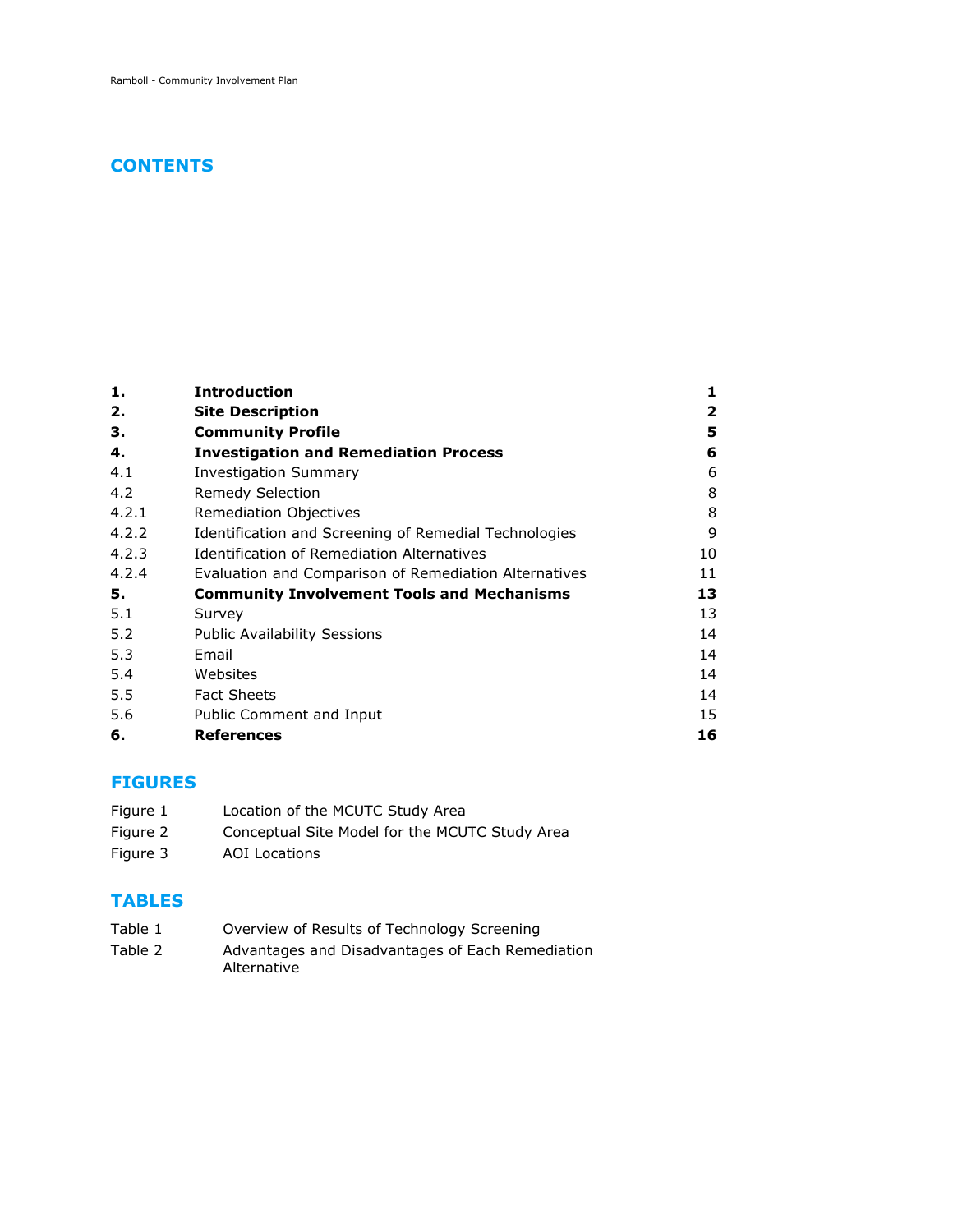## **ACRONYMS AND ABBREVIATIONS**

| <b>AOC</b>   | area of concern                              |
|--------------|----------------------------------------------|
| AOI          | area of interest                             |
| <b>BATO</b>  | Bridgestone Americas Tire Operations, LLC    |
| <b>BUI</b>   | beneficial use impairment(s)                 |
| <b>CIP</b>   | Community Involvement Plan                   |
| COC          | chemical of concern                          |
| <b>EGLE</b>  | Michigan Environment, Great Lakes and Energy |
| <b>FDR</b>   | Friends of the Detroit River                 |
| <b>MCUTC</b> | Monguagon Creek Upper Trenton Channel        |
| mg/kg        | milligram(s) per kilogram                    |
| <b>MNR</b>   | monitored natural recovery                   |
| P.A.C.       | Public Advisory Council                      |
| <b>PAH</b>   | polycyclic aromatic hydrocarbon              |
| <b>PCB</b>   | polychlorinated biphenyl                     |
| Ramboll      | Ramboll US Corporation                       |
| <b>USACE</b> | U.S. Army Corps of Engineers                 |
| <b>USEPA</b> | U.S. Environmental Protection Agency         |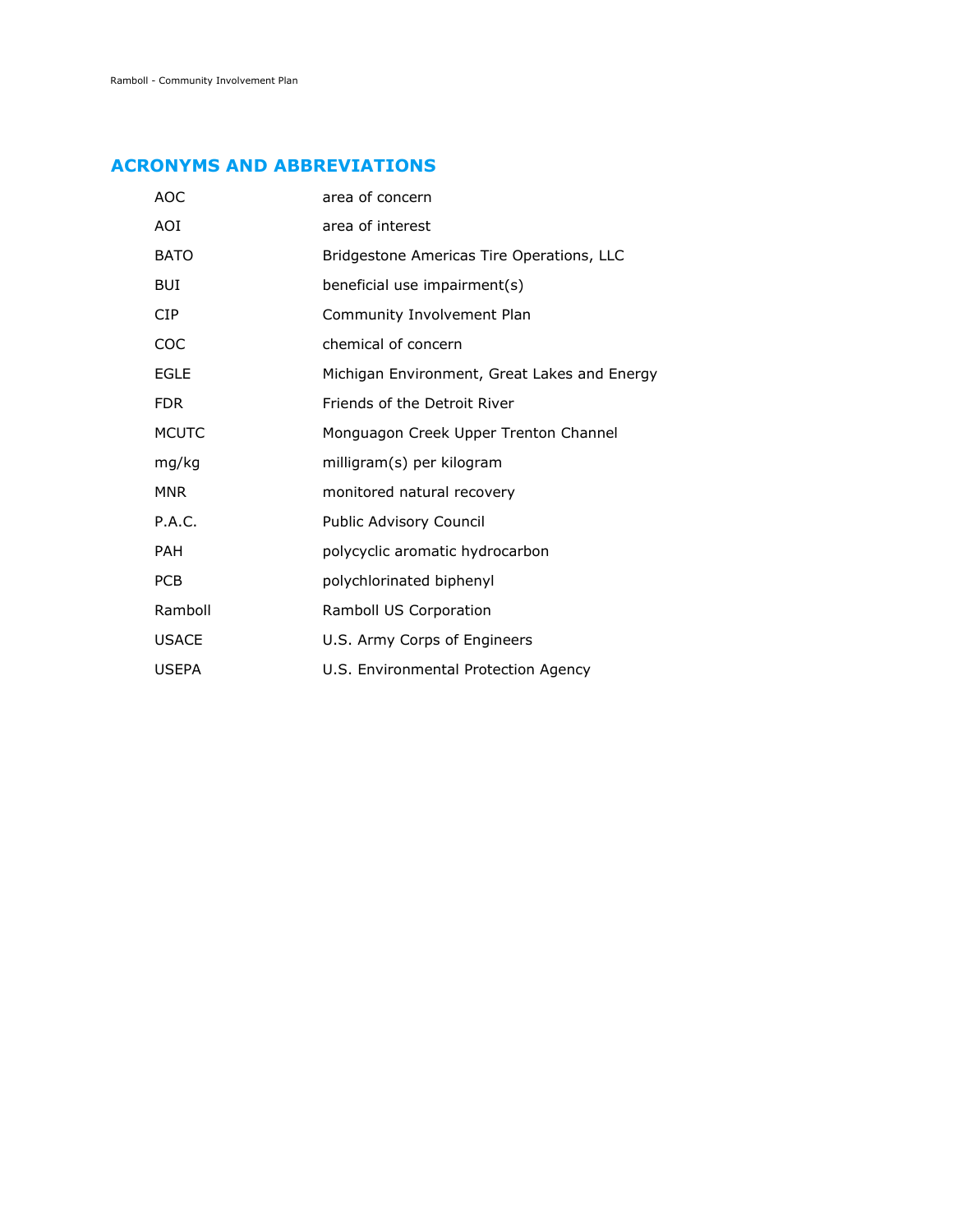## <span id="page-4-0"></span>**1. INTRODUCTION**

Ramboll US Corporation (Ramboll) prepared this Community Involvement Plan (CIP) for the Monguagon Creek Upper Trenton Channel (MCUTC) study area, on behalf of Bridgestone Americas Tire Operations, LLC (BATO) and in cooperation with U.S. Environmental Protection Agency (USEPA) and U.S. Army Corps of Engineers (USACE). The objectives of this CIP are to:

- Provide the public with accurate, timely, and understandable information related to the MCUTC project
- Provide the public with information on the decision-making process and the community's role in that process
- Allow the public to provide informed and meaningful input
- Ensure adequate time and opportunity for the public to provide input and for that input to be considered

This CIP provides background information on the study area, describes investigation work conducted to date, lists activities that the federal agencies and BATO will perform to keep the community informed about progress, and encourages community involvement during sediment cleanup.

For more information on the MCUTC study area, visit [www.detroitriver.org.](http://www.detroitriver.org/)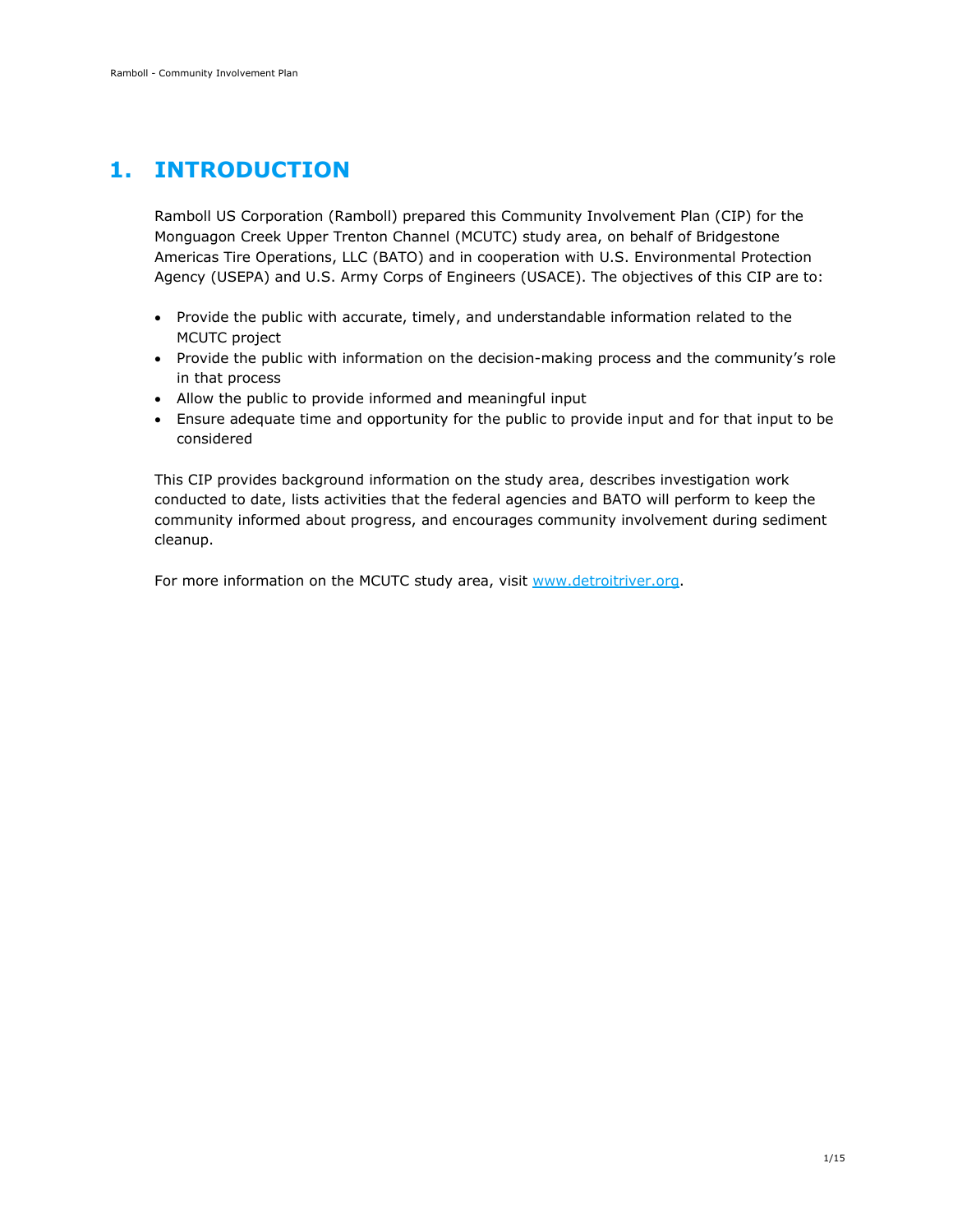## <span id="page-5-0"></span>**2. SITE DESCRIPTION**

The MCUTC study area encompasses the lower 1,700 feet of Monguagon Creek and approximately 50 acres of Trenton Channel (Figure 1). Monguagon Creek flows into the Trenton Channel in Riverview, just south of Bridge Road and the Grosse Ile Toll Bridge. Trenton Channel is an 8-mile stretch of the lower Detroit River that flows on the west side of Grosse Ile. Monguagon Creek is approximately 0.7 miles in length and 30 to 40 feet wide.

Environmental conditions in the study area are influenced by the industrial nature of the surroundings. Monguagon Creek is largely channelized and partially culverted. The creek's flow is largely derived from the Huntington Drain, which conveys untreated stormwater runoff from the surrounding streets and industrial properties.

The shoreline of Monguagon Creek and the portion of Trenton Channel that comprise the MCUTC study area is a mixture of natural shoreline, concrete and rock fill, and sheet pile. Some undercutting of both banks and exposed tree roots are evidence of bank erosion throughout the creek. Concrete debris is prevalent in the creek. Submerged vegetation is not evident within the creek. Much of the western bank of Trenton Channel is lined with a steel retaining wall,



Figure 1. Location of the MCUTC Study Area

concrete debris, and/or rip rap. Riparian habitat along the portion of western shore of Trenton Channel generally extends inland less than 30 feet.

Compared to the western shore of Trenton Channel, the eastern shore is less industrialized. The eastern shore is part of Hennepin Marsh and consists of shallow coastal wetlands, emergent shoreline, and three small barrier islands. Erosion of the islands is evident from historical aerial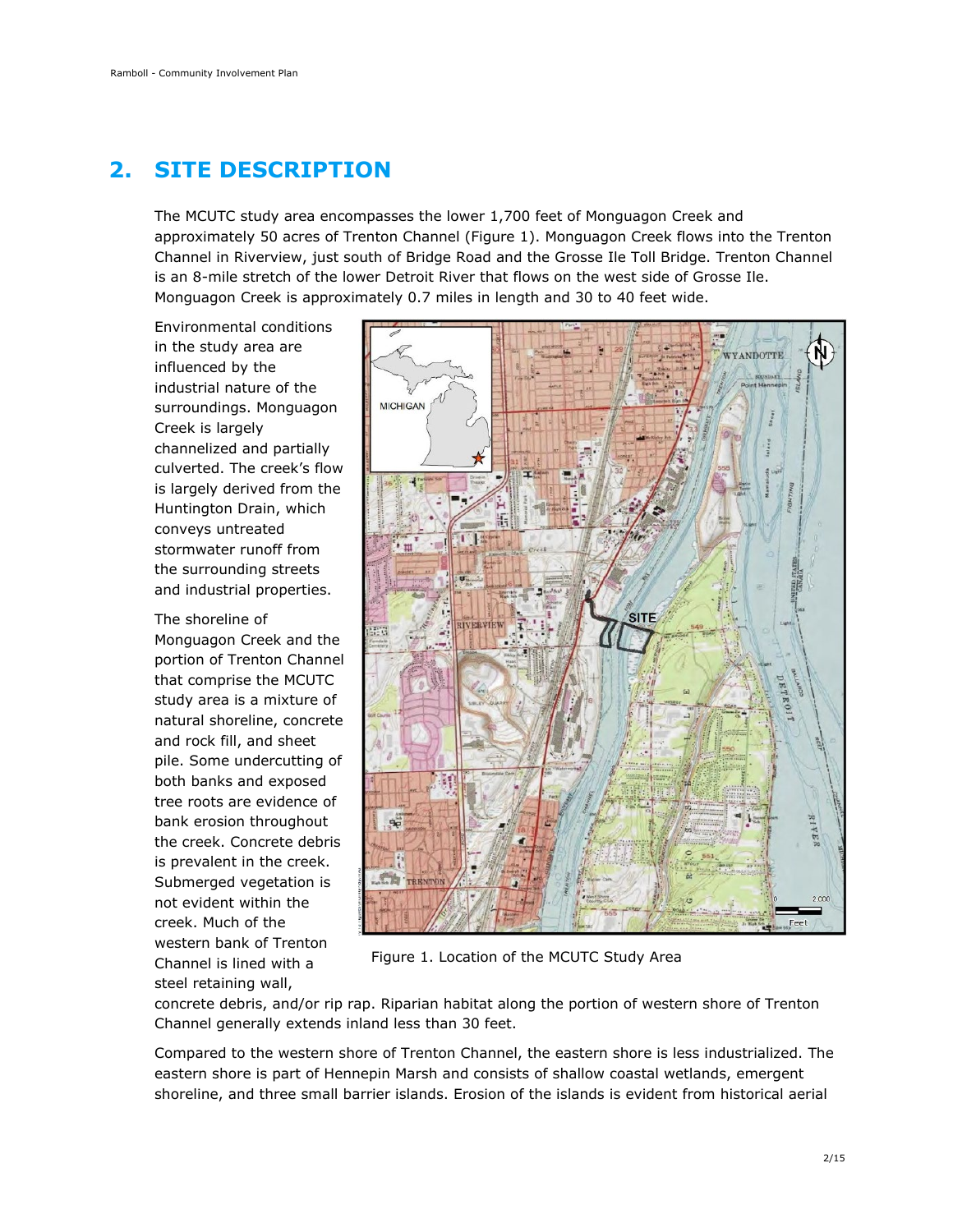photos, as well as undercut shoreline and toppled trees. The invasive species *Phragmites australis* is present in the understory throughout the islands.

The industrial history of the study area also influences the presence of pollutants. The conceptual site model (Figure 2) illustrates pollutant sources, transport mechanisms, and fate. During the period from 1951 to 1982, manufacturing wastes and products were released to portions of the Huntington Drain (upstream of the study area) and adjacent to Monguagon Creek. In addition, this area was used as a surface impoundment for industrial waste. Part of Monguagon Creek was subsequently capped as a landfill, and another section became a parking lot. In the early twentieth century, a major use of the Detroit River, including Trenton Channel, was for transport of materials and goods supporting industry. The river provides approximately 25 industries with process or cooling water and is one of the sources of drinking water for more than five million people. Four main groups of chemicals of concern (COCs) are present in the MCUTC study area sediments: polycyclic aromatic hydrocarbons (PAHs), polychlorinated biphenyls (PCBs), mercury, and 2,4-DP.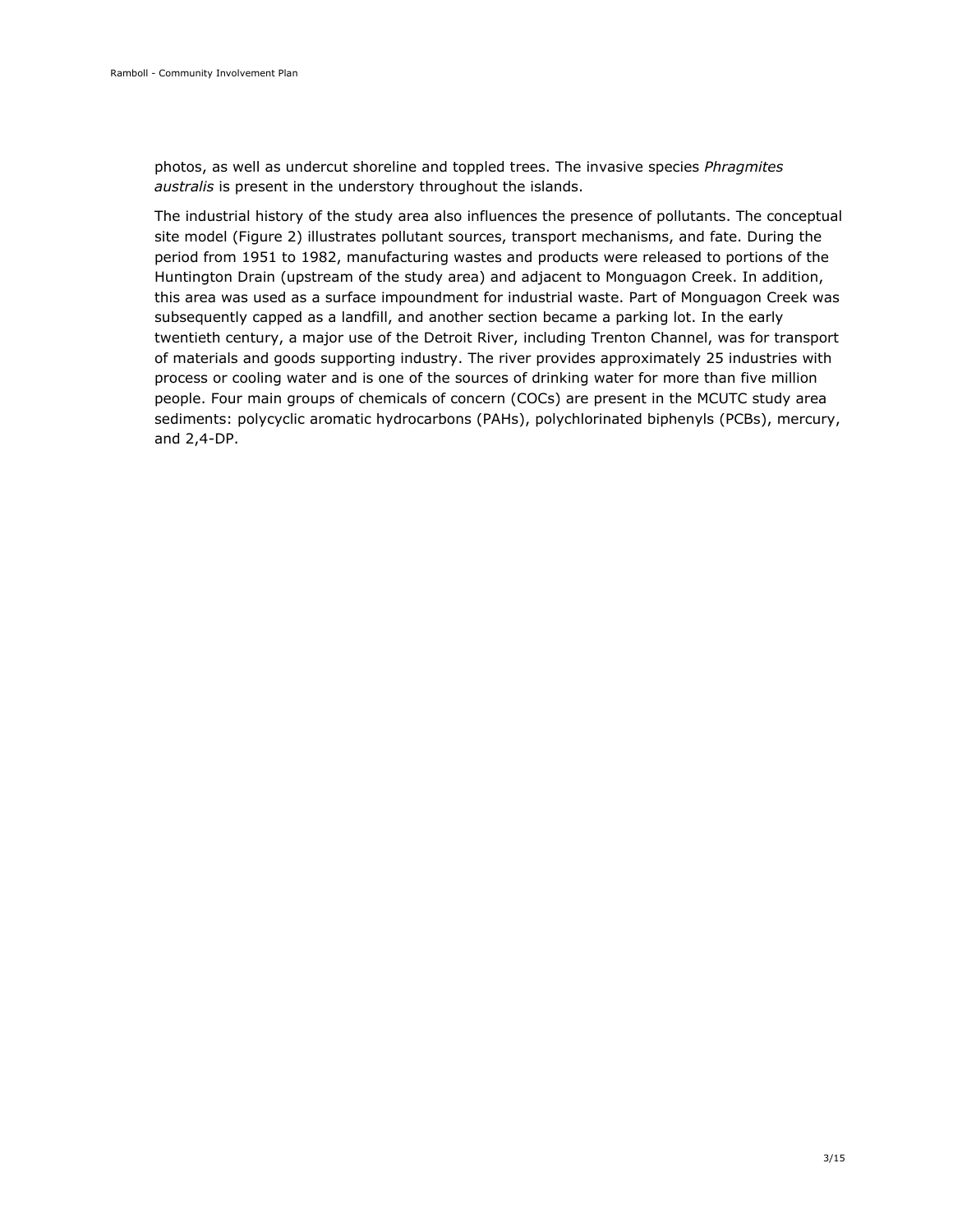

Figure 2. Conceptual Site Model for the MCUTC Study Area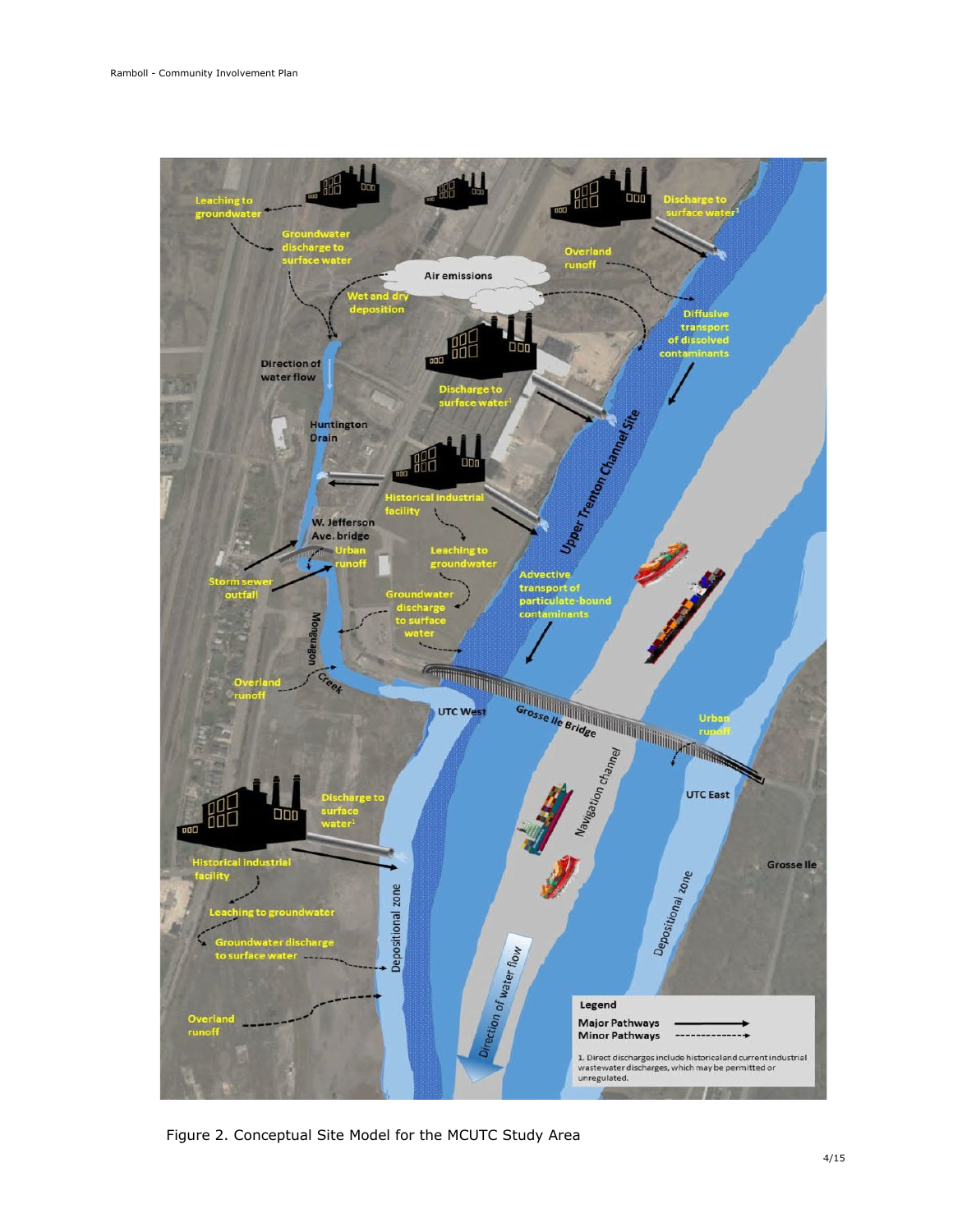# <span id="page-8-0"></span>**3. COMMUNITY PROFILE**

The U.S. Census [\(www.census.gov/quickfacts\)](http://www.census.gov/quickfacts) provides the following information regarding residents of Riverview, Michigan:

- As of July 1, 2019, the population was 12,032
- The median household income for 2014-2018 was \$57,442 in 2018 dollars
- Of the total population, 8.2% were living in poverty
- The ethnic mix of Riverview comprises 92.6% Caucasian, 5.2% Black, 0.1% Native American, 0.3% Asian, 0.0% Pacific Islander, 1.1% two or more races, 4.0% Hispanic or Latino.

The U.S. Census [\(www.census.gov/quickfacts\)](http://www.census.gov/quickfacts) provides the following information regarding residents of Grosse Ile township, Michigan:

- As of July 1, 2019, the population was 10,137
- The median household income for 2014-2018 was \$101,196 in 2018 dollars
- Of the total population, 3.2% were living in poverty
- The ethnic mix of Riverview comprises 95.8% Caucasian, 1.3% Black, 0.1% Native American, 2.0% Asian, 0.0% Pacific Islander, 0.7% two or more races, 2.3% Hispanic or Latino.

Friends of the Detroit River (FDR; [www.detroitriver.org\)](http://www.detroitriver.org/) is a nonprofit organization focused on improving quality of life for people, plants and animals in southeast Michigan and southwest Ontario. Among other things, FDR provides a resource center for Detroit River issues, programs, research, policies and partnerships. As such, FDR serves as an important link to the community for matters related to the MCUTC study area. As detailed in Section 5.4, FDR has agreed to host on their website technical reports, fact sheets and announcements related to the MCUTC study area.

Another important link to the community is provided by the Detroit River Public Advisory Council (P.A.C.), which was established in 1991 to facilitate public involvement in cleanup efforts related to legacy contaminants and other environmental issues. The P.A.C. advises state and federal agencies on issues of concern to local communities. The FDR provides support to the P.A.C. by posting meeting notes, project information and documents, and related links on the FDR website.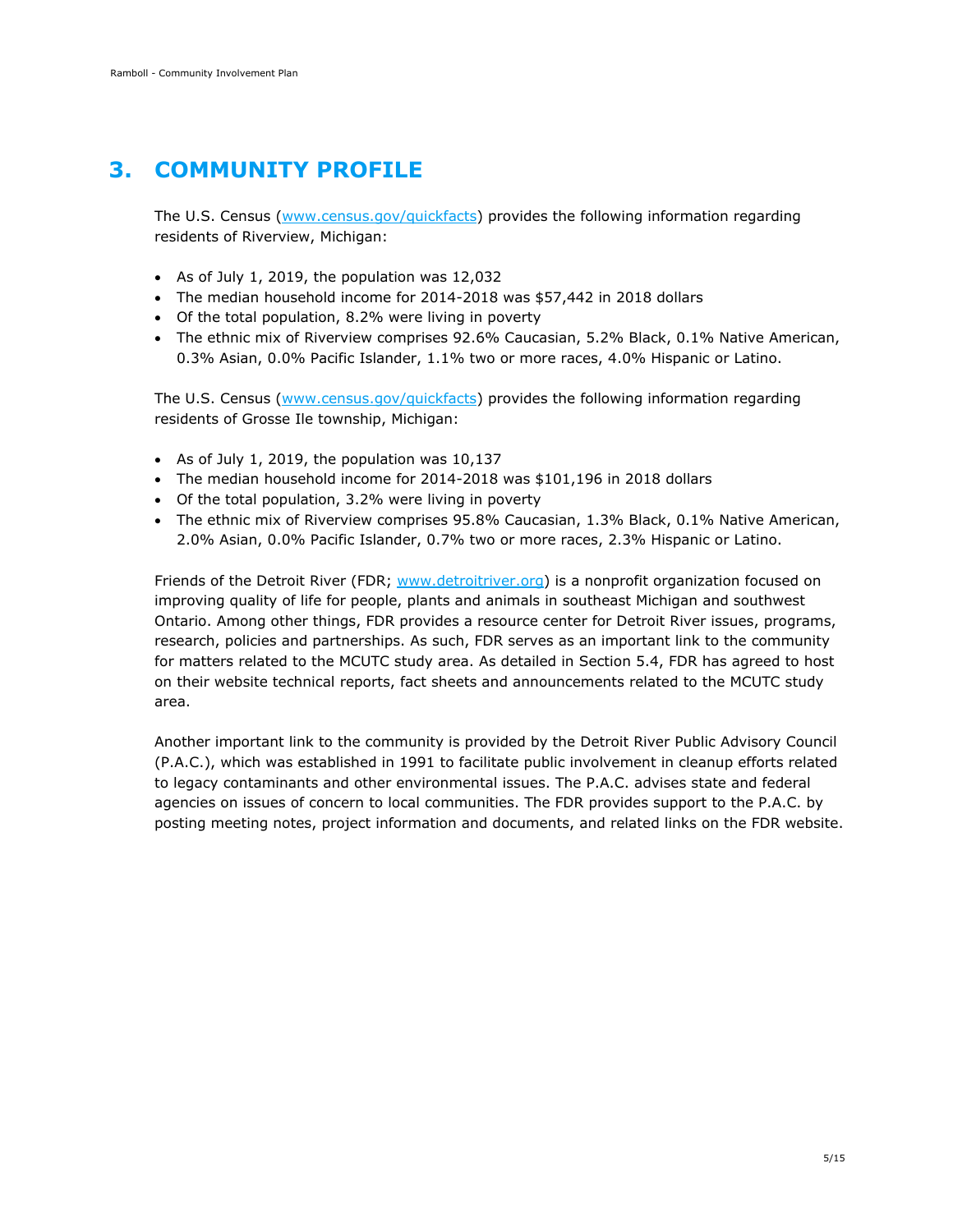## <span id="page-9-0"></span>**4. INVESTIGATION AND REMEDIATION PROCESS**

Efforts have been underway for more than 15 years to understand the distribution and concentrations of pollutants in the MCUTC study area, in order to identify the most effective strategy for cleaning it up. This section of the CIP summarizes the results of those investigations and process that has been used to select a cleanup approach.

#### <span id="page-9-1"></span>**4.1 Investigation Summary**

Since 1994, the MCUTC study area has been the focus of seven sediment investigations undertaken by representatives from Michigan Environment, Great Lakes and Energy (EGLE), USEPA, BATO and other companies with operations near and within the study area. Monguagon Creek was first sampled in 1994 and elevated concentrations of multiple pollutants were detected, prompting removal of contaminated sediments from the creek and a portion of Huntington Drain in 1997. Approximately 34,500 tons of contaminated sediment were excavated to the underlying clay layer. Approximately 200 tons of sediment that had been targeted for removal was left in place, in order to avoid potential contact with a buried and inactive 12-inch diameter watermain located near the confluence of Monguagon Creek with the Trenton Channel. In particular, care was taken to ensure that the sheetpile wall<sup>[1](#page-9-2)</sup> did not breach the watermain. Two areas that could not be excavated were capped in place using clay or gravel to prevent future release: a) the section that could not be excavated due to the watermain; and b) bank Station East 30+00, which could not be excavated due to the bank's instability. A portion of Monguagon Creek on Elf Atochem's property was backfilled with a clay/quicklime mix, and surfaced with a minimum of 12 inches of aggregate. The backfilled area serves as a permanent dam to separate Monguagon Creek from an excavated area that serves as a stormwater retention basis.

In 1998, Michigan EGLE (then known as Department of Environmental Quality) collected 13 petite ponar samples from the entire length of Monguagon Creek, inspected samples for odors, and analyzed 2 samples that exhibited strong odors. The two samples that were analyzed contained detectable concentrations of 2,4-DP, metals and PAHs. With one exception, all samples were collected from areas that had been excavated. That exception was Station 9, which was collected from beneath the cap installed in the section that could not be excavated due to the buried watermain; it exhibited moderate chemical odors and was not submitted for chemical analysis. The samples that exhibited the strongest odors were collected from immediately downstream of and upstream of the Jefferson Avenue bridge, a reach that had been excavated in the dry. This observation suggests that upland sources, such as stormwater discharges through the Huntingdon Drain continued following excavation. Follow up sediment investigations of Monguagon Creek and Upper Trenton Channel were conducted in 2011, 2015 and 2016. These investigations were largely focused on characterizing the nature and extent of COCs—PAHs, PCBs, mercury, 2,4-DP and petroleum hydrocarbons—in sediment. Results from those three sampling events are combined and presented for three distinct parts of the MCUTC study area: Monguagon Creek, the western shore of the channel (UTC-West), and the eastern shore of the channel (UTC-East). Samples from all three areas were collected from three different sediment depth intervals: surface (0 to 0.5 feet below the sediment-water interface), soft sediment (0-1 feet or > 1 foot below the sediment-water interface), and native clay (collected from the clay

<span id="page-9-2"></span><sup>1</sup> The sheetpile wall was driven to a depth of 15 to 30 feet below the clay-soft sediment interface, and was installed to facilitate excavation.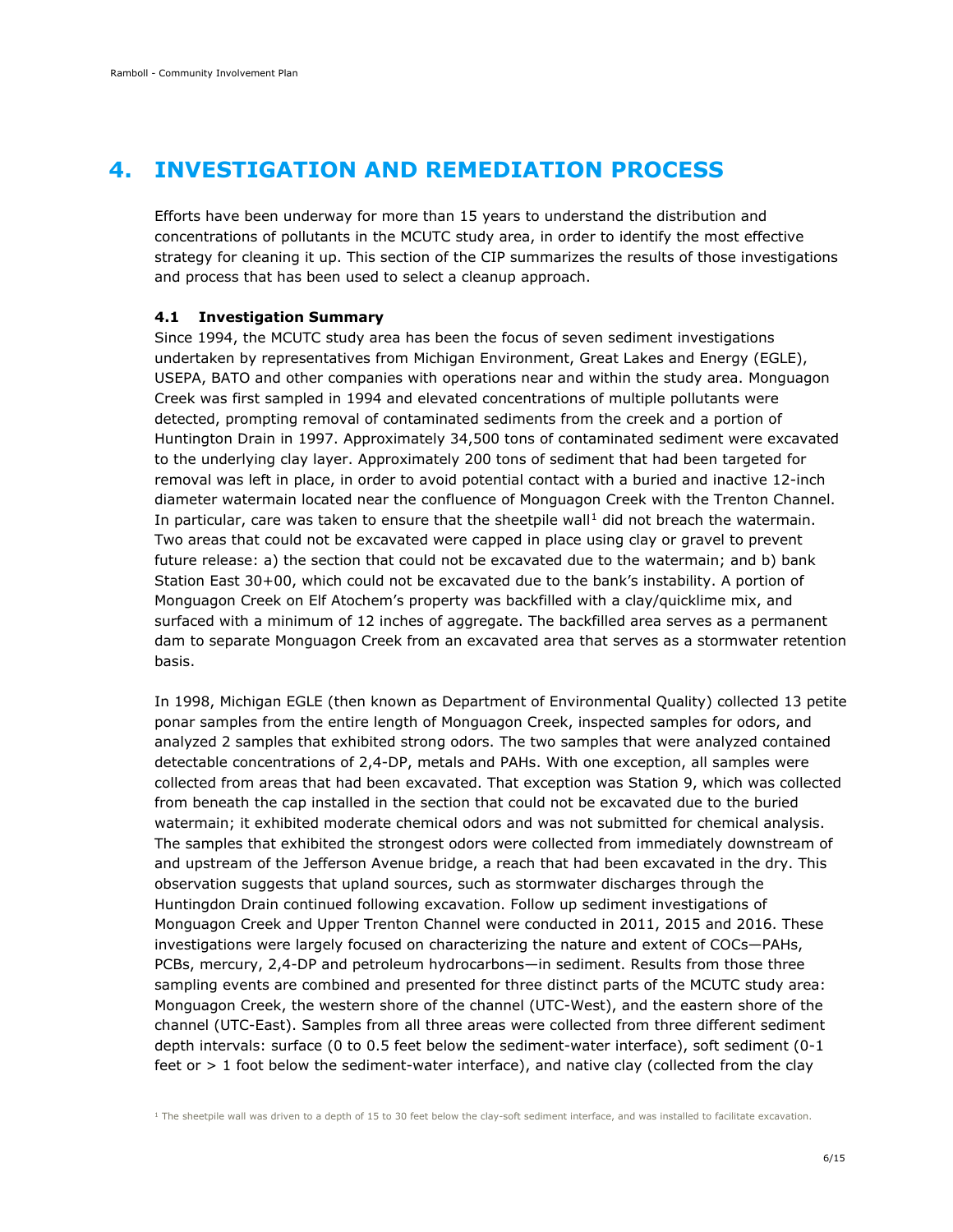layer that underlies the soft sediments). Overall findings for each COC are summarized below and detailed in the Focused Feasibility Study (FFS; Ramboll 2018).

Within Monguagon Creek, **PAHs** have been detected in virtually all samples; the few non-detect results are limited to native clay. Concentrations of PAHs in Monguagon Creek surface sediment average 240 milligrams per kilogram (mg/kg) and range up to 640 mg/kg. In UTC-West, PAHs are also widely detected, with concentrations about an order of magnitude lower than those observed in Monguagon Creek. Concentrations of PAH-34 in UTC-West surface sediment average 23 mg/kg and range up to 59 mg/kg. In UTC-East, PAHs are widely detected with concentrations almost an order of magnitude lower than those observed in UTC-West and two orders of magnitude lower than those observed in Monguagon Creek. Concentrations of PAH-34 in the biologically active zone within UTC-East average 6.1 mg/kg and range up to 11 mg/kg. A few samples with elevated concentrations of PAH-34 were collected from the top one foot of soft sediment (maximum of 120 mg/kg), although the average concentration of 12 mg/kg is consistent with urban background.

**PCBs** were detected in 44% of samples collected from Monguagon Creek, UTC-West, and UTC-East. PCBs were not detected in the native clay of any of the three areas. In Monguagon Creek, the mean and maximum concentrations of total PCBs in surface sediment are 0.94 mg/kg and 2.7 mg/kg, respectively, and are similar to concentrations throughout the soft sediment from the creek – mean and maximum concentrations of 0.67 mg and 8.4 mg/kg, respectively. Concentrations of PCBs in UTC-West are generally higher than those observed for Monguagon Creek, with mean and maximum concentrations of total PCBs in surface sediment equal to 3.5 mg/kg and 25 mg/kg, respectively. Concentrations of total PCBs in soft sediment of UTC-West are similar to those in the surface sediment, with mean and maximum concentrations equal to 4.5 mg/kg and 28 mg/kg, respectively. In UTC-East, the mean and maximum concentrations of total PCBs in surface sediment (0.095 mg/kg and 0.16 mg/kg, respectively) are about an order of magnitude lower than those observed in surface sediment of UTC-West. Concentrations of total PCBs in the soft sediment of UTC-East have mean and maximum concentrations equal to 0.054 mg/kg and 0.67 mg/kg, respectively.

**Mercury** concentrations at three locations near the mouth of Monguagon Creek are higher than elsewhere in the creek, resulting in mean and maximum concentrations in surface sediment of the creek that equal 2.2 mg/kg and 4.9 mg/kg, respectively. Isolated samples of soft sediment within Monguagon Creek have concentrations of mercury as high as 3.5 mg/kg, though the mean concentration is 0.46 mg/kg. Mean and maximum concentrations of mercury in the native clay are 0.06 mg/kg and 0.11 mg/kg, respectively. Concentrations of mercury in UTC-West are generally higher than those observed for Monguagon Creek, with mean and maximum concentrations of mercury in surface sediment equal to 3.6 mg/kg and 19 mg/kg, respectively. Concentrations of mercury in deeper soft sediment of UTC-West are similar to, but slightly higher than those in the surface sediment, with mean and maximum concentrations equal to 4.3 mg/kg and 27 mg/kg, respectively. Mean and maximum concentrations of mercury in the native clay of UTC-West are 0.023 mg/kg and 0.058 mg/kg, respectively. In UTC-East, the mean and maximum concentrations of mercury in surface sediment (0.12 mg/kg and 0.2 mg/kg, respectively) are about an order of magnitude lower than those observed in surface sediment of UTC-West and Monguagon Creek. Mean and maximum concentrations of mercury in the soft sediment of UTC-East are 0.17 mg/kg and 1.3 mg/kg, respectively. Concentrations of mercury in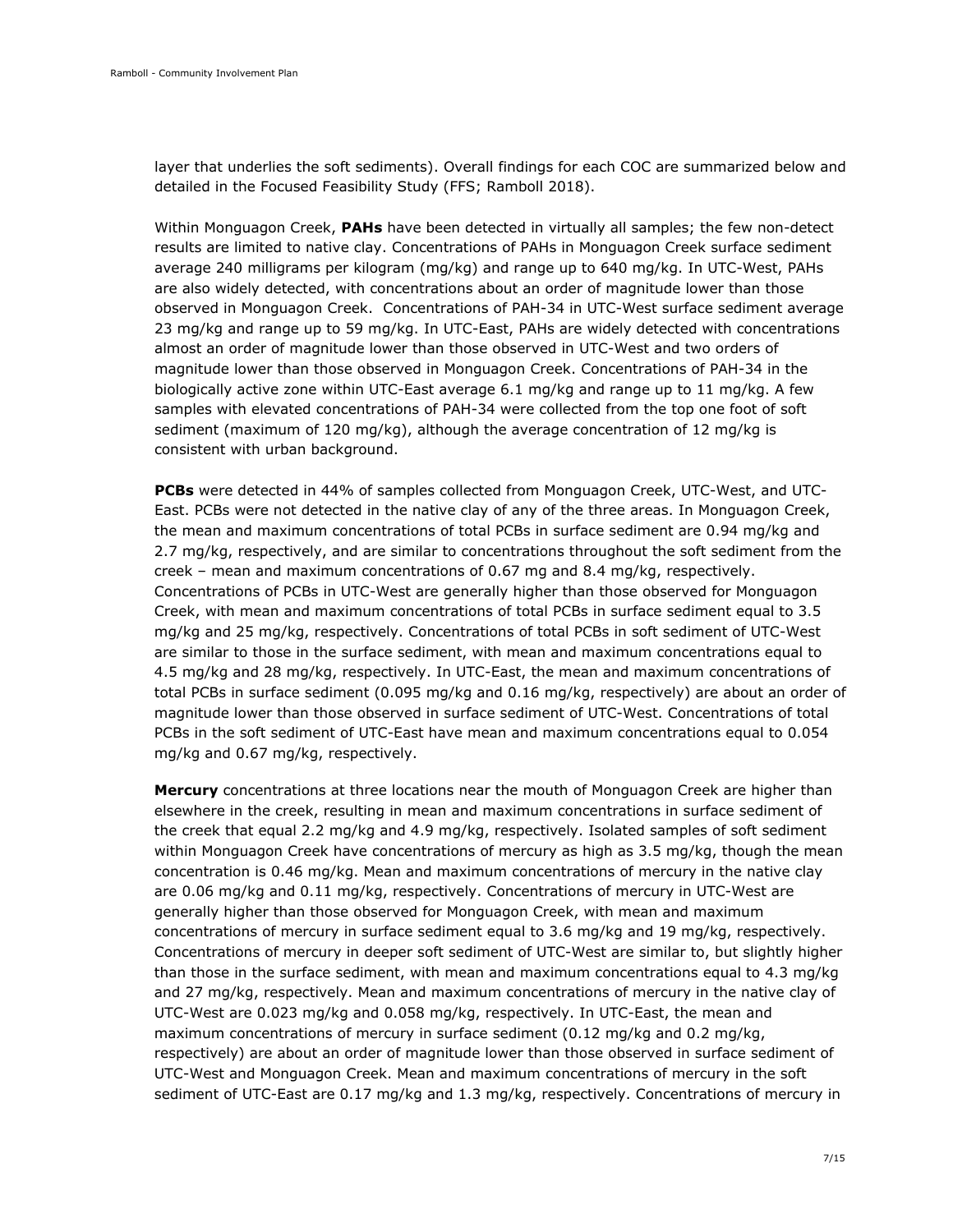the native clay are the lowest of the three strata, with mean and maximum concentrations equal to 0.023 mg/kg and 0.03 mg/kg, respectively.

Concentrations of **2,4-DP** in Monguagon Creek ranged from below the detection limit to 40 mg/kg at one location sampled in 2015. In UTC-West, 2,4-DP was detected at 3 of the 10 locations. The maximum detected concentration was 5.2 mg/kg. Two samples from one location in UTC-East were analyzed in 2015 and both results were reported below the detection limits.

Reporting of trends in **petroleum hydrocarbons** is complicated by the use of multiple analytical methods and several different groups of petroleum hydrocarbons. In Monguagon Creek, concentrations of petroleum hydrocarbons in surface sediment ranged from 1,100 mg/kg to 4,700 mg/kg, while mean concentrations of petroleum hydrocarbons in soft sediment ranged from 9.7 mg/kg to 570 mg/kg<sup>[2](#page-11-2)</sup> and mean concentrations in native clay ranged from 110 mg/kg to 150 mg/kg. In UTC-West, mean concentrations of petroleum hydrocarbons in surface sediment were comparable to those observed in Monguagon Creek, ranging from 760 mg/kg to 4,800 mg/kg. Mean concentrations of petroleum hydrocarbons in soft sediment of UTC-West ranged from 8.8 mg/kg to 10,000 mg/kg, while those in the native clay ranged from 2 mg/kg to 79 mg/kg. In UTC-East, mean concentrations of petroleum hydrocarbons in surface sediment were about an order of magnitude lower than those observed in Monguagon Creek and UTC-West, ranging from 70 mg/kg to 360 mg/kg, which is well within the urban background range reported by Stout et al. (2004). Mean concentrations of petroleum hydrocarbons in soft sediment and native clay of UTC-West were low, ranging from 9.5 mg/kg to 240 mg/kg in the soft sediment, and from 12 mg/kg to 25 mg/kg in the native clay.

#### <span id="page-11-0"></span>**4.2 Remedy Selection**

USEPA has established a systematic process for selecting cleanup approaches for contaminated sites, beginning by defining the goals that the cleanups are intended to accomplish. Available technologies are then screened for feasibility and effectiveness, so that only those options that are both feasible and effective are carried forward for comprehensive evaluation. Suitable technologies may be combined into blended remedial alternatives, and those remedial alternatives are compared with respect to criteria defined in applicable legal statutes. The preferred remedy then is selected based on that detailed comparison. The FFS (Ramboll 2018) details how this process has been applied to contaminated sediments in the MCUTC study area, and this section summarizes those steps and outcome.

#### <span id="page-11-1"></span>**4.2.1 Remediation Objectives**

Both general and site-specific objectives are targeted through contaminated sediment remediation. The general objectives of remediating contaminated sediment, as established by USEPA, relate to:

- Reduction of exposure to COCs in sediments and pore water
- Reduction of concentrations of contaminants in biota
- Reduction of sediment related toxicity
- Improvement of biota and biological communities
- Improvement in habitat quality
- <span id="page-11-2"></span>– Remediation of sediment contamination based on volume, area, and/or mass basis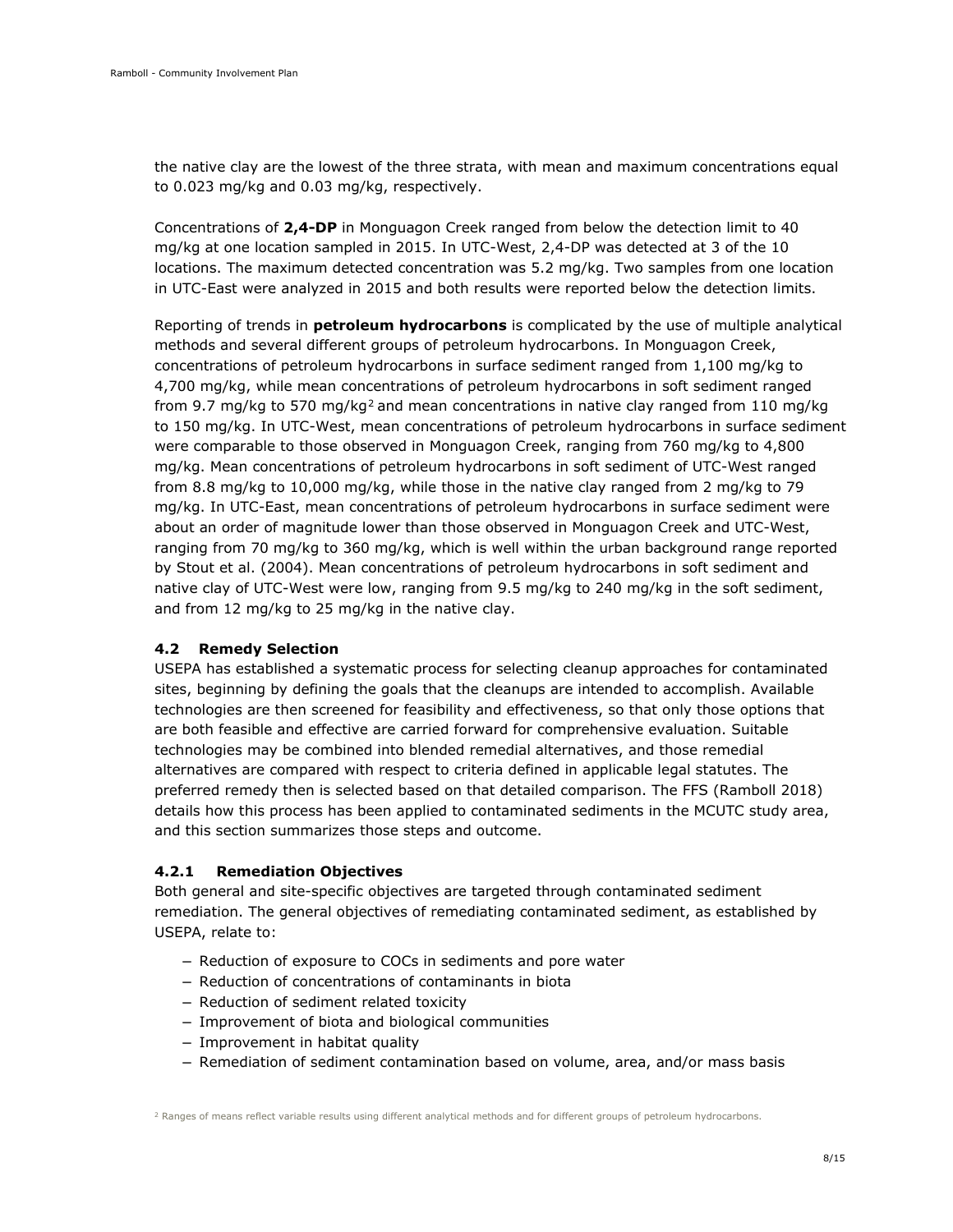In addition to USEPA's general objectives, site-specific objectives developed for the MCUTC study area are designed to ensure that the remediation alternatives provide protection of human health and the environment, make improvements to the area of concern (AOC) where the project is located, and support removing beneficial use impairments (BUIs) and delisting the AOC, while also meeting regulatory requirements and complying with permits. The following site-specific objectives were established for purposes of evaluating remediation alternatives:

- 1. Support restoration of beneficial uses within the Detroit River AOC by reducing the mass, volumes, and concentrations of COCs in the MCUTC sediment.
- 2. Reduce short- and long-term risks to human health and the environment.
- 3. Improve habitat of the site by integrating targeted restoration efforts with remedial actions.
- 4. Manage contaminated sediments that are susceptible to scour and downstream transport.

#### <span id="page-12-0"></span>**4.2.2 Identification and Screening of Remedial Technologies**

Prior to identifying remediation alternatives for detailed evaluation, the following eight general remedial technologies were screened for each of four areas of interest (AOIs):

- 1. No Action
- 2. Institutional controls
- 3. Habitat restoration
- 4. Monitored natural recovery (MNR)
- 5. Thin-layer capping
- 6. Capping
- 7. Sediment removal
- 8. Sediment treatment

The purpose of the screening was to reduce from 40 (i.e., 8 technologies in 5 AOIs) the number of remediation alternatives subjected to detailed evaluation, in order to focus the detailed analysis on those remediation alternatives that are effective, implementable, and cost-effective. Figure 3 illustrates the locations of the AOIs and Table 1 summarizes the screening outcomes.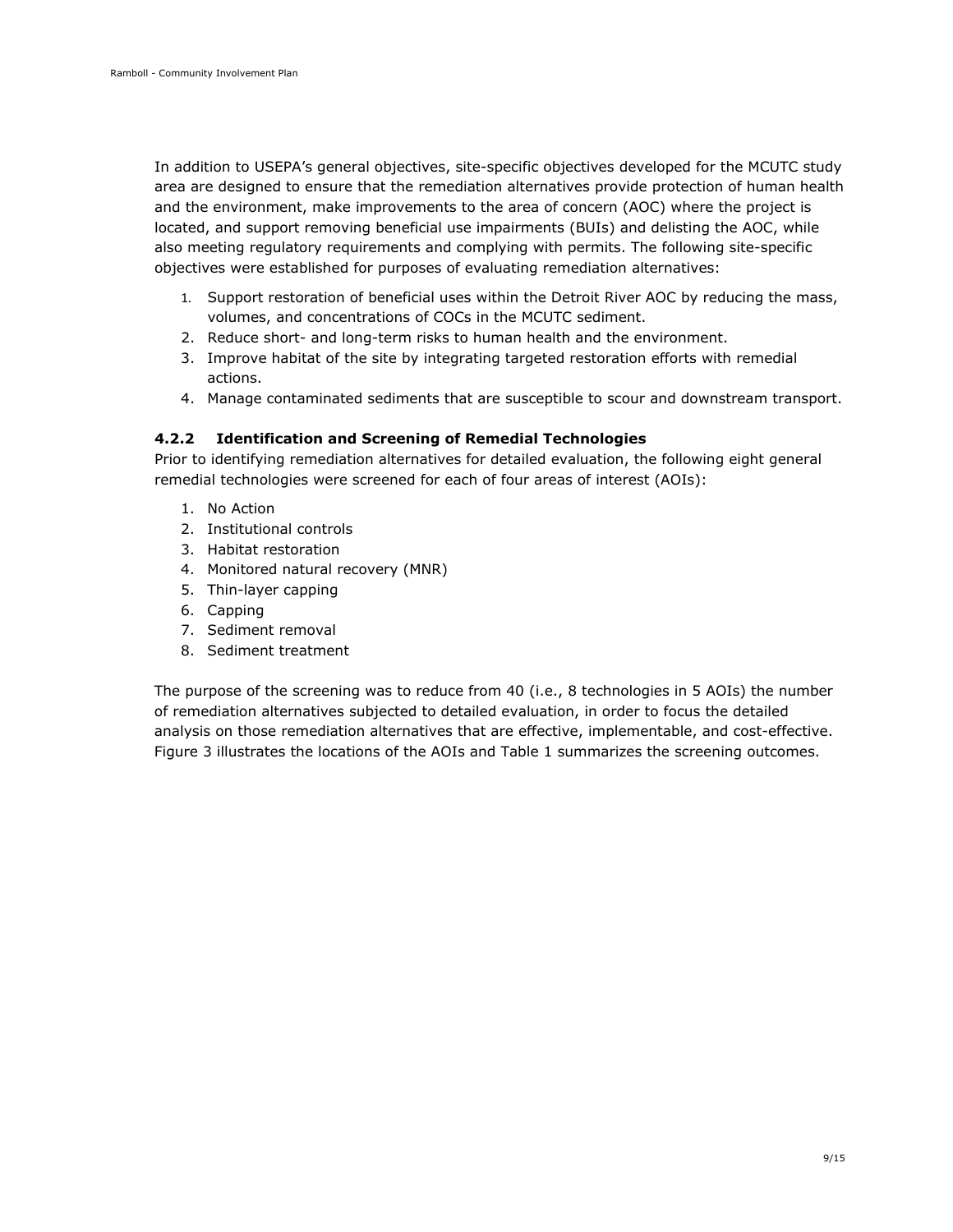**Figure 3: AOI Locations**



**Table 1: Overview of Results of Technology Screening**

|                                  | AOI-A                                    | AOI-B | AOI-C                                       | AOI-D                                                    | <b>UTC-East</b>          |
|----------------------------------|------------------------------------------|-------|---------------------------------------------|----------------------------------------------------------|--------------------------|
| No action                        | Retain as base case                      |       |                                             |                                                          |                          |
| <b>Institutional</b><br>controls | Retain as component of combined remedies |       |                                             |                                                          |                          |
| <b>Habitat</b><br>restoration    | Omit                                     |       | Retain as component of combined<br>remedies |                                                          | <b>Retain</b>            |
| <b>MNR</b>                       |                                          |       | Omit                                        | <b>Retain as</b><br>component of<br>combined<br>remedies | <b>Not</b><br>applicable |
| <b>Thin-Layer Cap</b>            |                                          |       | Retain                                      | Omit                                                     |                          |
|                                  |                                          |       | Omit                                        | <b>Retain</b>                                            |                          |
| Capping                          |                                          |       |                                             |                                                          |                          |
| <b>Sediment</b><br>removal       |                                          |       | Retain                                      |                                                          |                          |

#### <span id="page-13-0"></span>**4.2.3 Identification of Remediation Alternatives**

Based on the outcome of the screening, five remediation alternatives were identified, including the No Action alternative, which is retained for purposes of comparison to all active options.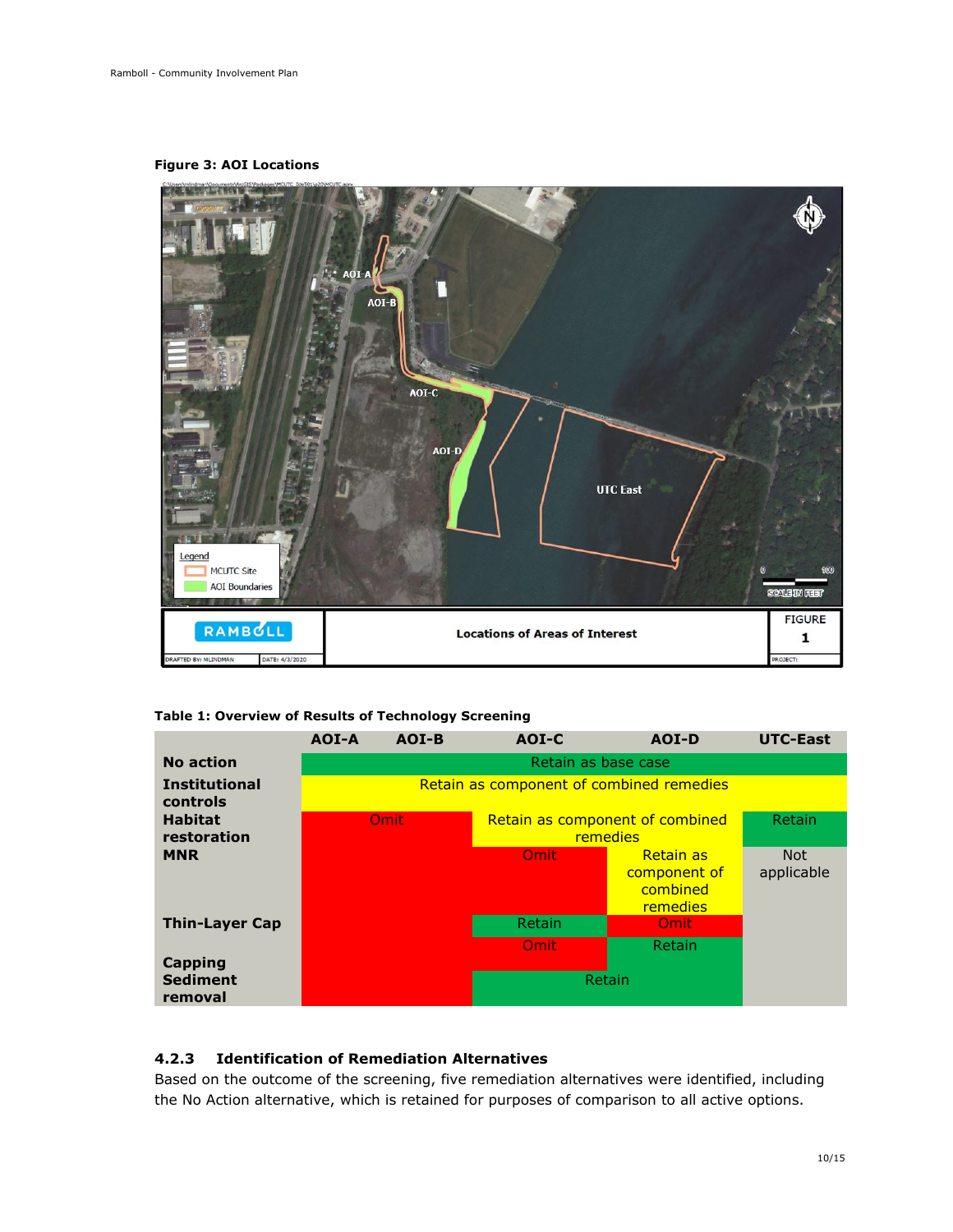Institutional controls were incorporated into all AOIs and all remediation alternatives except No Action. Habitat restoration in AOI-C and -D and as an option in UTC East was incorporated into all remediation alternatives except No Action.

- Remediation Alternative 1: No Action
- Remediation Alternative 2: Thin-Layer Cap in AOI-C and Cap in AOI-D ("Thin-Layer Cap & Cap")
- Remediation Alternative 3: Thin-Layer Cap in AOI-C and Dredge in AOI-D ("Thin-Layer Cap & Dredge")
- Remediation Alternative 4: Dredge in AOI-C and Cap in AOI-D ("Dredge & Cap")
- Remediation Alternative 5: Dredge in AOI-C and –D ("Dredge")

#### <span id="page-14-0"></span>**4.2.4 Evaluation and Comparison of Remediation Alternatives**

The five remediation alternatives were evaluated relative to the following criteria:

- Overall protection of human health and the environment
- Attainment of site-specific remediation objectives
- Long-term effectiveness and permanence
- Reduction of mass, toxicity, mobility, or volume through treatment
- Short-term effectiveness
- Implementability
- Cost

Based on the detailed evaluation of remediation alternatives and as summarized in Table 2, Remediation Alternative 3 (Thin-Layer Cap & Dredge) was selected as the preferred remedy.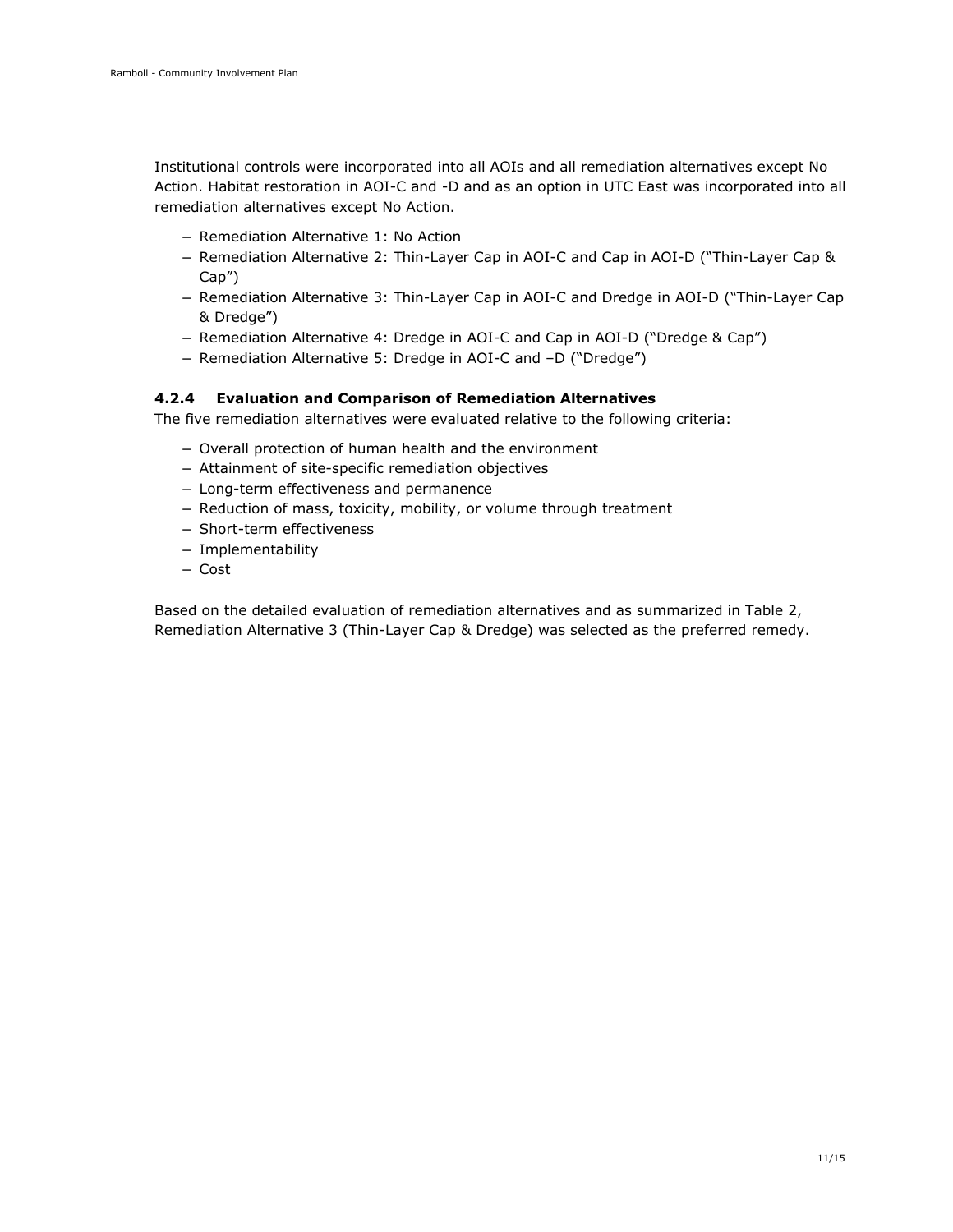|                                                   | <b>Advantages</b>                                                                                                                                                                                                                                                                                                                                                                                                                 | <b>Disadvantages</b>                                                                                                                                                                                                                                                                                                                                                                                                                                                                      |  |  |  |
|---------------------------------------------------|-----------------------------------------------------------------------------------------------------------------------------------------------------------------------------------------------------------------------------------------------------------------------------------------------------------------------------------------------------------------------------------------------------------------------------------|-------------------------------------------------------------------------------------------------------------------------------------------------------------------------------------------------------------------------------------------------------------------------------------------------------------------------------------------------------------------------------------------------------------------------------------------------------------------------------------------|--|--|--|
|                                                   | No cost<br>No implementation and therefore no short-<br>term risk associated with implementation                                                                                                                                                                                                                                                                                                                                  | Not adequately protective of the environment<br>$\bullet$<br>Does not achieve remedial action objectives<br>$\bullet$                                                                                                                                                                                                                                                                                                                                                                     |  |  |  |
| Cap &<br>2. Thin-Layer<br>a<br>Ca                 | Least expensive of the active remediation<br>$\bullet$<br>alternatives<br>Thin-layer capping is readily implementable in<br>AOI-C, as it will not disturb underground<br>utilities                                                                                                                                                                                                                                                | Some portions of AOI-D may not be conducive<br>to capping, due to steep bathymetry and high<br>energy<br>If hydrodynamic modeling indicates that thin-<br>$\bullet$<br>layer capping in AOI-C and/or capping in AOI-D<br>will reduce flood storage capacity, then it may<br>be necessary to dredge before installing the thin<br>cover and/or cap, which could substantially<br>increase costs                                                                                            |  |  |  |
| Thin-Layer Cap &<br><b>Dredge</b><br>$\mathbf{m}$ | Thin-layer capping is readily implementable in<br>AOI-C, as it will not disturb underground<br>utilities<br>Dredging in AOI-D, including overdredging<br>and backfilling, enhances this remedy's long-<br>term effectiveness and reduces risk of scour<br>and downstream transport of COCs<br>The steep bathymetry of AOI-D likely poses<br>$\bullet$<br>fewer implementation challenges for dredging<br>than it does for capping | If hydrodynamic modeling indicates that thin-<br>layer capping in AOI-C will reduce flood storage<br>capacity, then it may be necessary to dredge<br>before installing the thin cover, which could pose<br>implementability challenges and increase costs<br>Vertical and lateral delineation of AOI-D<br>necessary during engineering design<br>More expensive than Thin-Layer Cap & Cap and<br>$\bullet$<br>Dredge & Cap, though costs may be reduced<br>based on delineation of AOI-D. |  |  |  |
| Cap<br>ಟೆ<br>edge                                 | Provided underground utilities do not limit the<br>$\bullet$<br>extent of dredging within AOI-C, dredging<br>enhances this remedy's long-term<br>effectiveness and reduces risk of scour and<br>downstream transport of COCs                                                                                                                                                                                                      | Some portions of AOI-C may not be conducive to<br>$\bullet$<br>dredging due to underground utilities<br>Some portions of AOI-D may not be conducive<br>$\bullet$<br>to capping, due to steep bathymetry and high<br>energy<br>If hydrodynamic modeling indicates that capping<br>in AOI-D would reduce flood storage capacity, it<br>may be necessary to dredge before capping in<br>AOI-D, which could substantially increase costs                                                      |  |  |  |
| 5. Dredge                                         | Dredging, including overdredging and<br>$\bullet$<br>backfilling, enhances this remedy's long-term<br>effectiveness and reduces risk of scour and<br>downstream transport of COCs<br>The steep bathymetry of AOI-D likely poses<br>fewer implementation challenges for dredging<br>than for capping                                                                                                                               | Some portions of AOI-C may not be conducive to<br>dredging due to underground utilities<br>Most expensive of the active remediation<br>alternatives                                                                                                                                                                                                                                                                                                                                       |  |  |  |

#### **Table 2. Advantages and Disadvantages of Each Remediation Alternative**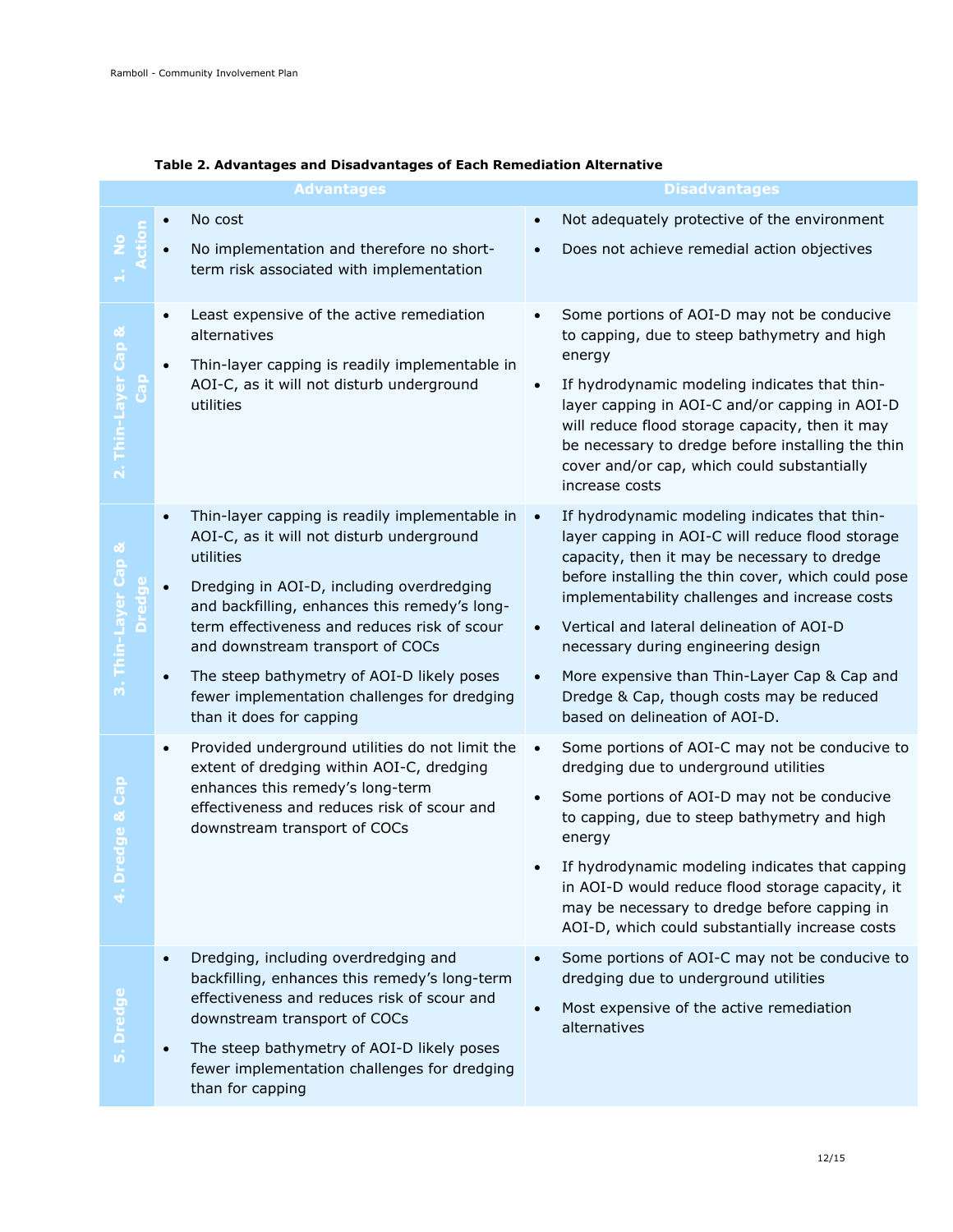## <span id="page-16-0"></span>**5. COMMUNITY INVOLVEMENT TOOLS AND MECHANISMS**

BATO, USEPA and USACE (collectively, the partners) are committed to involving the public in the cleanup of the MCUTC study area in a meaningful manner. Community involvement goals and needs are considered and balanced with the project's technical, regulatory, and scientific requirements. A variety of community involvement tools and activities are designed to meet the needs of diverse community members. These tools support:

- Input: how the community provides information to the partners
- Output: how the partners share information with the community
- Outreach: how the partners promote education and awareness about the project
- <span id="page-16-1"></span>• Involvement: how the partners encourage public participation in the project.

#### **5.1 Survey**

In 2014, Illinois Indiana Sea Grant prepared a needs assessment for public outreach in the Detroit River Area of Concern's Trenton Channel

[\(https://www.greatlakesmud.org/uploads/4/0/0/1/40013937/utc\\_needs\\_assessment.pdf\)](https://www.greatlakesmud.org/uploads/4/0/0/1/40013937/utc_needs_assessment.pdf). As part of that effort, Sea Grant interviewed 35 people representing, for example, environmentalists, recreational enthusiasts, property owners, and city officials. The spatial scope of the questions encompassed all of Trenton Channel and therefore findings and conclusions are relevant to the MCUTC site. Six overarching themes were identified from the interviews:

- 1. The Trenton Channel is a recreational, aesthetic, environmental and economic asset
- 2. Stakeholders hope that sediment cleanup will cause minimal community disruption, and many doubt the safety and effectiveness of the proposed cleanup<sup>[3](#page-16-2)</sup>
- 3. While legacy pollution continues to plague the channel, other threats loom that may not be addressed by sediment cleanup (e.g., upstream sources, combined sewer overflows, invasive species)
- 4. Stakeholders anticipate that the project<sup>3</sup> will provide some benefits, but many deem that it will ultimately have no effect on the community
- 5. Bishop Park is a local asset that could be improved with better fishing access, fish spawning habitat, a marina and a more naturalized shoreline
- 6. Although there is no real consensus on best outreach methods for the future, the 2014 public meeting on the sediment cleanup was well received.

The interviews and resultant report informed the outreach tools described in this Community Involvement Plan for the MCUTC site. In addition, an online survey will be conducted for the purpose of testing:

- Whether the views conveyed six years ago generally continue today
- Whether the views conveyed by 35 people are representative of the broader community
- Whether the views conveyed about the overall Trenton Channel are consistent with those specific to the MCUTC site

<span id="page-16-2"></span><sup>3</sup> This concern is specific to the remediation of Upper Trenton Channel, rather than the MCUTC Site.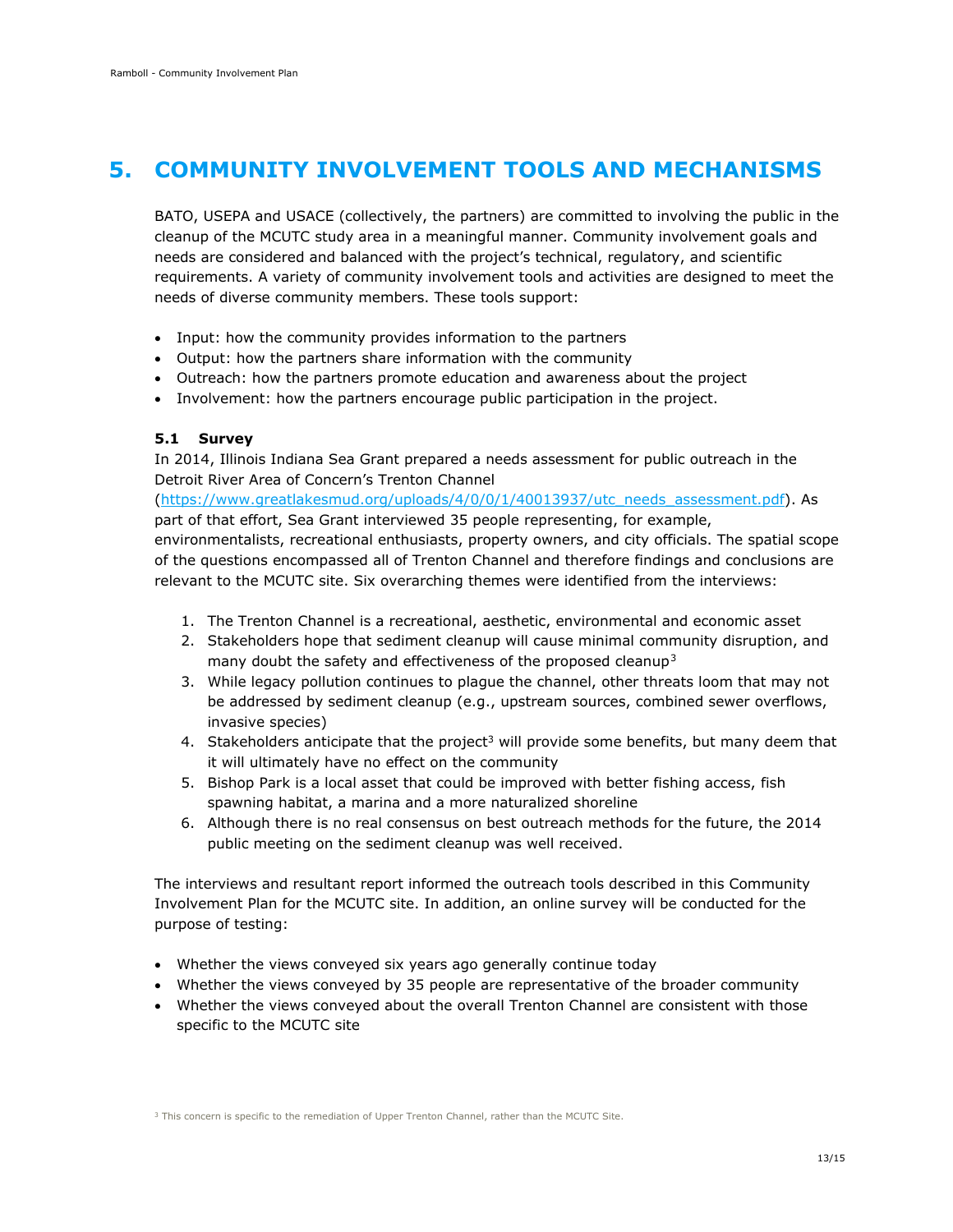The survey will be conducted on-line and is targeted for implementation in 2021. Requests for participation will be made through several methods, such as the Trenton Channel and MCUTC mailing lists, websites, and announcements and flyers distributed at public meetings. The survey site will remain accessible for at least one month in order to help maximize participation. The survey will be designed to ensure ease of access, understanding, and participation regardless of device used. Findings from the survey will be used to refine the community involvement actions described in this plan.

#### <span id="page-17-0"></span>**5.2 Public Availability Sessions**

Public availability sessions support several of the above categories. Public availability sessions are effective, informal session open to the general public. They may feature posters, displays, and interaction between partners and community members. Public availability sessions aim to present detailed information in understandable terms, allow individual to inquire about issues that concern them most, and provide each community member a chance to speak freely with partners one-on-one. Public availability sessions do not require the use of court reporters and transcripts, though summaries may be prepared. The overarching goal of public availability sessions is to educate the public on important project issues and to enable community members to ask question in a comfortable and informal session. Public availability sessions also provide the partners with feedback from the community and can uncover issues not fully understood by the community. Sessions are conducted as needed at convenient times and places. For example, one public availability session may be held at the start of the next phase of work (i.e., the pre-design investigation) and second may be held during remedy design. Attendees will be asked to sign in at the public availability sessions, so that USEPA is able to maintain a list of interested members of the public. As discussed below, USEPA will use this list to distribute announcements and fact sheets to interested people. Whenever practicable, public notice is given at least 2 weeks before scheduled public availability sessions.

#### <span id="page-17-1"></span>**5.3 Email**

Community members can contact USEPA representatives for information or to ask questions about the site by email to ellison.rosanne@epa.gov. People who contact USEPA about the site will be given the option of receiving further updates, such as announcements and fact sheets, via email.

#### <span id="page-17-2"></span>**5.4 Websites**

Two websites will host relevant information about the site and serve as virtual public information repositories. First, [www.detroitriver.org](http://www.detroitriver.org/) will host information that is most directly related to the remediation and restoration of the MCUTC site, such as fact sheets, technical reports, and announcements for public availability sessions. Second, broader information about the Detroit River AOC is available at [https://www.epa.gov/great-lakes-aocs/detroit-river-aoc.](https://www.epa.gov/great-lakes-aocs/detroit-river-aoc) USEPA's website (www.epa.gov) also provides extensive information on regulations, guidance, cleanup methods, and more. These websites provide key resources for accessing both general and Sitespecific information. Websites can be accessed through home and public computers (e.g., at libraries and schools), provided there is internet access.

#### <span id="page-17-3"></span>**5.5 Fact Sheets**

Fact sheets are brief documents written in plain language, often containing user-friendly pictures and maps. They are developed to help the community readily understand key findings from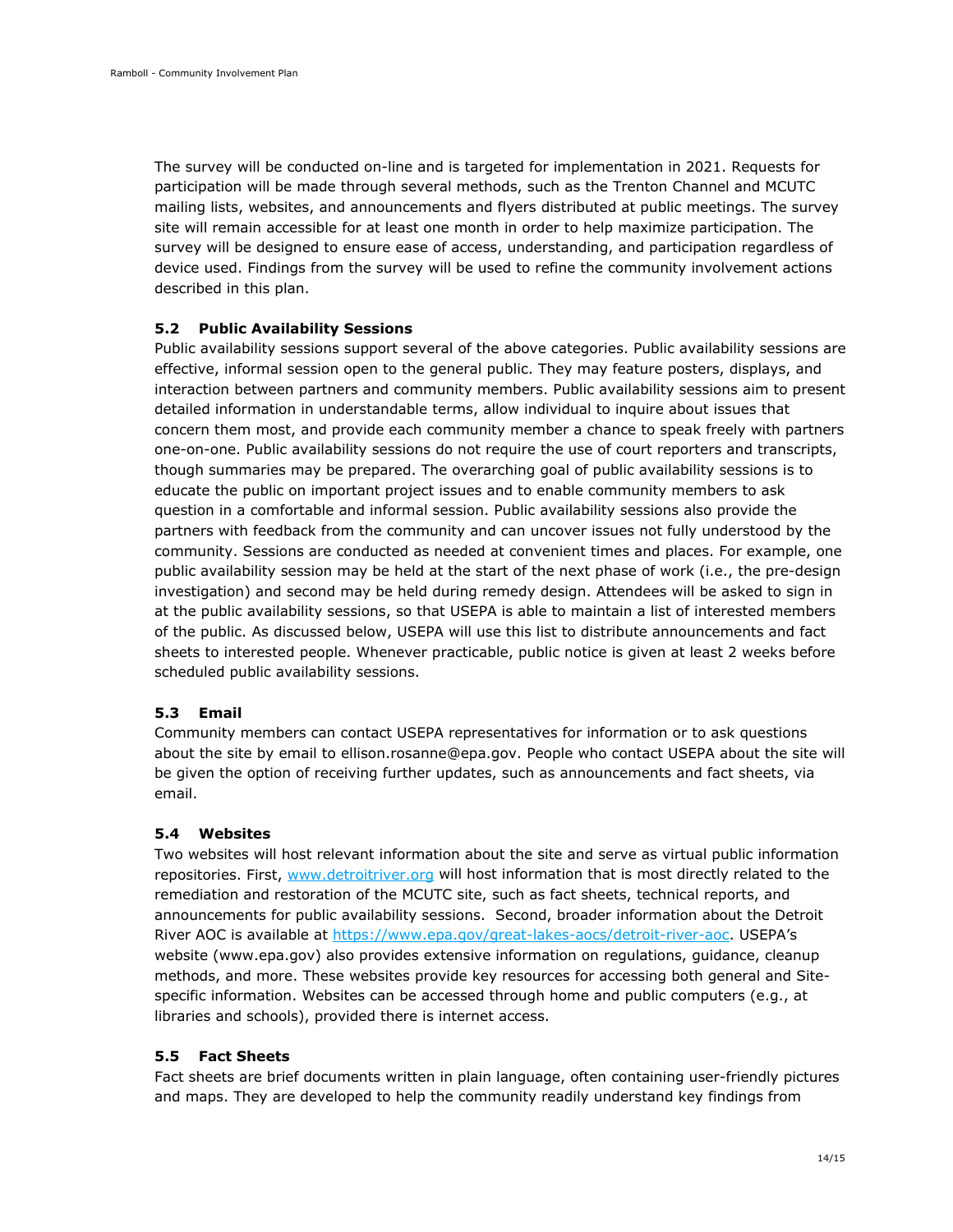technical reports and/or to inform the public about upcoming community involvement opportunities. Fact sheets will be posted on FDR's website, mailed to people on the mailing list, and distributed at public availability sessions. They may also be made available at local community centers, post offices, and libraries.

#### <span id="page-18-0"></span>**5.6 Public Comment and Input**

Public comments and input enable community members to review and contribute comments on various Site-related documents or actions. Letters and informal discussions with the partners allow the public and partners to communicate about the project. The partners want to understand the community's concerns so they can be addressed. Verbal comments and letters allow continued opportunity for the public to give input, for partners to identify trends in issues of public concern, and for all parties to identify areas that require more information or clarification. Therefore, on an ongoing basis, the public is invited to provide input in the process and to provide the partners with information for consideration during decision-making. When such input relates to draft documents, USEPA will specify a timeframe for providing comments (or requesting an extension), so that comments are received before drafts are finalized. Comments may be submitted in writing, by email, or verbally. To encourage the public's input, the [www.detroitriver.org](http://www.detroitriver.org/) website will list mailing addresses, email addresses, and phone numbers for USEPA's points of contact